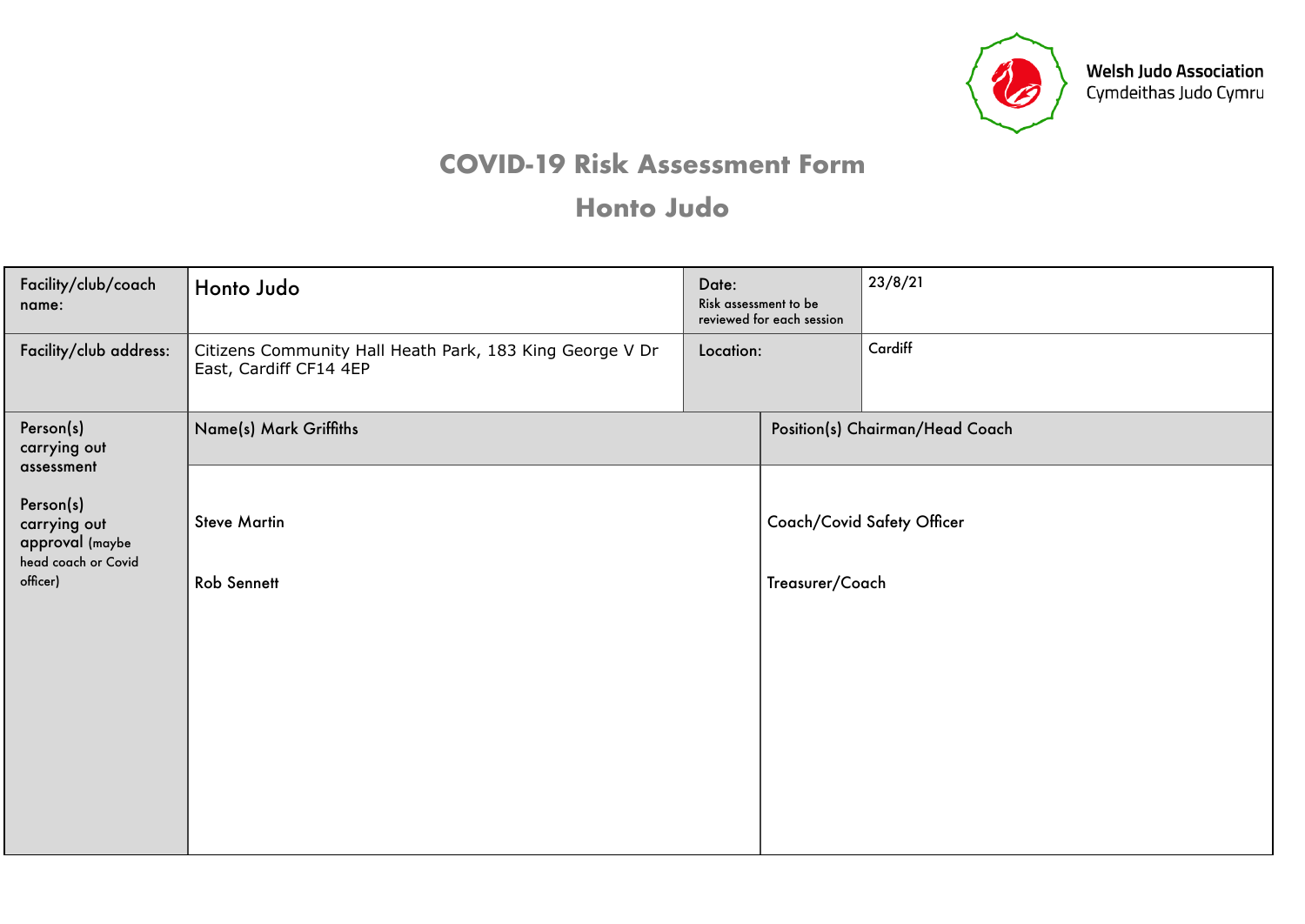| <b>Potential Hazard(s)</b>                                                                                                                                   | Consequences                     | Who is at risk                    |                | <b>Evaluation of risk</b><br>L=Low, M=Medium, H=High<br>Risk matrix below |                | <b>Control measure</b><br>Control measures may be different in                                                                                                                                                                                                                                                                                                                                                                             | Action by<br>(who?) | Action by<br>(when?) | Done<br>$(\checkmark)$ |  |
|--------------------------------------------------------------------------------------------------------------------------------------------------------------|----------------------------------|-----------------------------------|----------------|---------------------------------------------------------------------------|----------------|--------------------------------------------------------------------------------------------------------------------------------------------------------------------------------------------------------------------------------------------------------------------------------------------------------------------------------------------------------------------------------------------------------------------------------------------|---------------------|----------------------|------------------------|--|
|                                                                                                                                                              |                                  |                                   | Likelihood     | Severity                                                                  | Overall        | each club, please add/delete as<br>necessary.                                                                                                                                                                                                                                                                                                                                                                                              |                     |                      |                        |  |
| <b>Before Session and Session Planning</b>                                                                                                                   |                                  |                                   |                |                                                                           |                |                                                                                                                                                                                                                                                                                                                                                                                                                                            |                     |                      |                        |  |
| <b>Registration/Tracking</b><br>Attendance Issues                                                                                                            | Transmission risk of<br>Covid-19 | Coaches   Players                 | $\mathbf{1}$   | $\mathbf{1}$                                                              | $\mathbf{1}$   | Make the NHS QR code for checking-into the venue<br>available and promote it's use to participants and<br>spectators.<br>Ensure that any personal information (data) gathered is<br>held/stored in line with General Data Protection<br>Regulation (GDPR) guidelines.<br>Encourage cashless payment methods where possible,<br>register and pay through Club Spond app<br>A valid, up to date judo licence from governing body<br>required | <b>MG</b>           | 23/8/21              | √                      |  |
| Individuals arriving when they<br>have Covid-19 symptoms or<br>have been in contact with<br>Covid-19                                                         | Transmission risk of<br>Covid-19 | Coaches   Players                 | $\overline{1}$ | 3                                                                         | 3              | Signage to remind individuals not to attend if they<br>Covid-19 symptoms. If they are unvaccinated then they<br>should isolate if they have been in close contact.<br>Coaches are encouraged to take advantage of free<br>lateral flow testing available from government. Testing<br>twice per week is advisable.                                                                                                                          | <b>MG</b>           | 23/8/21              | $\checkmark$           |  |
| Overcrowding of venue or<br>training area based on ventilation<br>and social distancing rules                                                                | Transmission risk of<br>Covid-19 | Coaches   Players                 | $\mathbf{1}$   | $\overline{2}$                                                            | $\overline{2}$ | Procedures put in place and communicated clearly<br>outlining maximum number of people allowed in<br>venue and training area<br>No Spectators allowed in the dojo                                                                                                                                                                                                                                                                          | <b>MG</b>           | 23/8/21              | $\checkmark$           |  |
| Crossover between training<br>groups arriving and leaving<br>venues<br>Crossover of participants and<br>spectators/parents etc. between<br>separate sessions | Transmission risk of<br>Covid-19 | Coaches   Players  <br>Spectators | $\overline{2}$ | $\overline{2}$                                                            | 4              | Ensure all areas are in and around venue allow for<br>recommended social distancing (includes carparks) to be<br>maintained<br>Time may be allocated to leave enough time between<br>sessions to avoid crossover contact and contamination<br>between different groups                                                                                                                                                                     | <b>MG</b>           | 23/8/21              | √                      |  |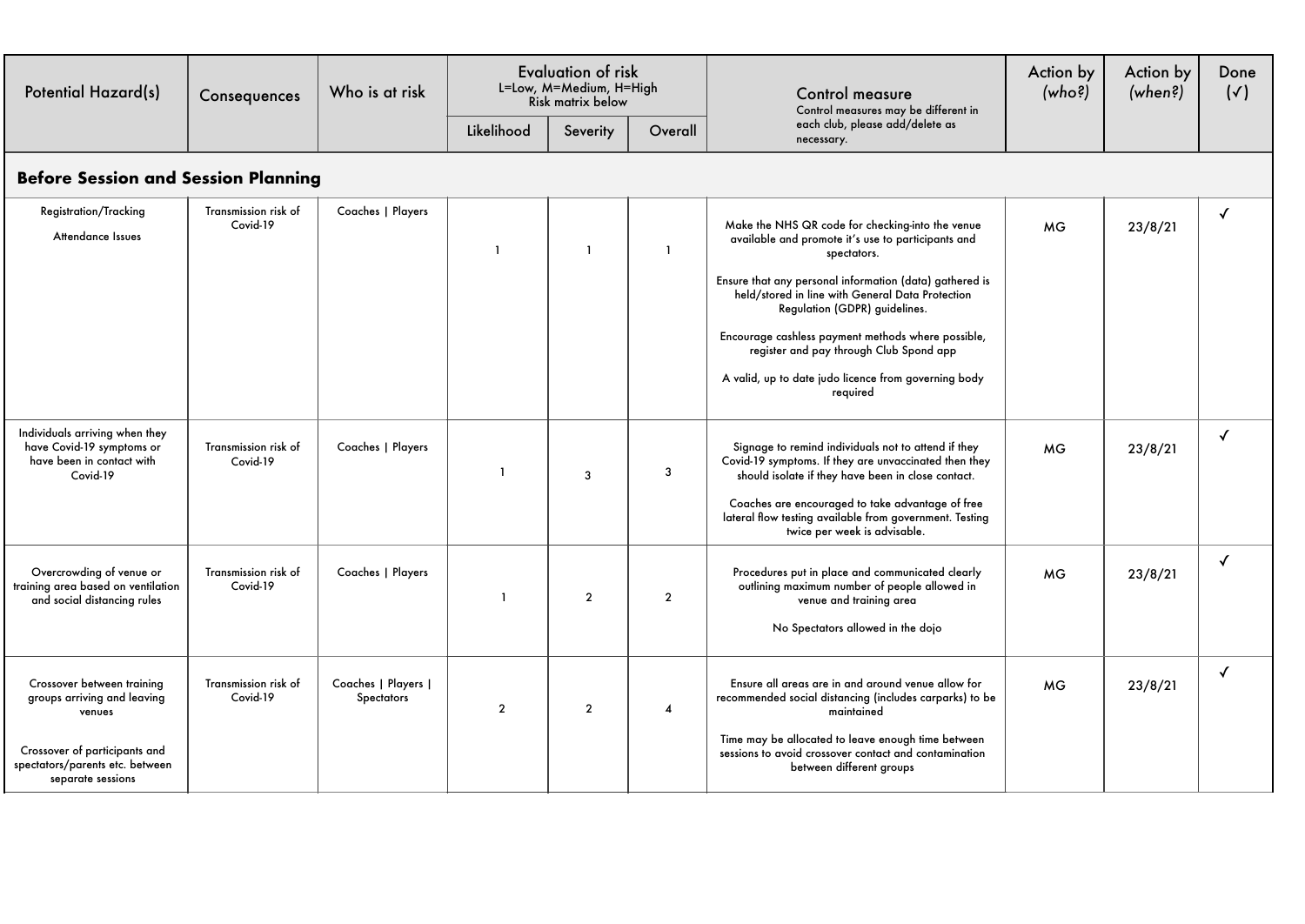| Lack of handwashing facilities or<br>anti-bacterial (60% alcohol) at<br>venue/club                                                                     | Transmission risk of<br>Covid-19 | Coaches   Players | $\mathbf{1}$   | 3              | 3                       | Handwashing and/or anti-bacterial (60% alcohol) hand<br>sanitiser made available on arrival, during and post<br>session - replaced when needed                                                                                                                                                                                                                                                       | <b>MG</b> | 23/8/21 |              |
|--------------------------------------------------------------------------------------------------------------------------------------------------------|----------------------------------|-------------------|----------------|----------------|-------------------------|------------------------------------------------------------------------------------------------------------------------------------------------------------------------------------------------------------------------------------------------------------------------------------------------------------------------------------------------------------------------------------------------------|-----------|---------|--------------|
| Appropriate or sufficient cleaning<br>of high touch areas or equipment                                                                                 | Transmission risk of<br>Covid-19 | Coaches   Players | $\overline{2}$ | $\overline{2}$ | 4                       | Identify all high touch surfaces - e.g door knobs, hand<br>rails, light switches, taps, toilets<br>Remove all high touch surfaces that can be reasonably be<br>removed - e.g. vending machines, water coolers, chairs<br>in reception area<br>Ensure regular cleaning and disinfecting regime of high<br>touch surfaces that cannot be removed<br>Place hand sanitisers close to high touch surfaces | <b>MG</b> | 23/8/21 | $\checkmark$ |
| Outdoor training in new area or<br>changeable areas                                                                                                    | Transmission risk of<br>Covid-19 | Coaches   Players | $\overline{1}$ | $\mathbf{1}$   | $\mathbf{1}$            | A decision will be made by organiser if weather<br>conditions are prohibitive to the safety of the participants<br>or the structure of the equipment.<br>Inspect area and clear of any potential hazards                                                                                                                                                                                             | <b>MG</b> | 23/8/21 | √            |
| Face masks not being worn when<br>off the mat area (training mat) by<br>participants or spectators<br>Face masks not used to protect<br>coaching staff | Transmission risk of<br>Covid-19 | Coaches   Players | $\overline{2}$ | $\overline{2}$ | $\overline{\mathbf{4}}$ | Adequate signage for participants to follow government<br>restrictions on mask wearing<br>Participants instructed on mask use whilst not participating                                                                                                                                                                                                                                               | <b>MG</b> | 23/8/21 | √            |
| First Aid provision from coaches<br>breaking social distancing                                                                                         | Transmission risk of<br>Covid-19 | Coaches   Players | $\mathbf{3}$   | $\overline{2}$ | 6                       | First aiders provided with adequate PPE, mask & gloves<br>Records maintained for NHS Wales Track & Trace of<br>contact.                                                                                                                                                                                                                                                                              | <b>MG</b> | 23/8/21 |              |
| <b>During Session and Session Delivery</b>                                                                                                             |                                  |                   |                |                |                         |                                                                                                                                                                                                                                                                                                                                                                                                      |           |         |              |
| Providing adequate space for<br>participants                                                                                                           | Transmission risk of<br>Covid-19 | Coaches   Players | $\overline{1}$ | 3              | 3                       | Training area must be able to provide enough space<br>for participants to socially distance when not<br>engaged in the activity                                                                                                                                                                                                                                                                      | <b>MG</b> | 23/8/21 | √            |

Control the student numbers using the Spond booking system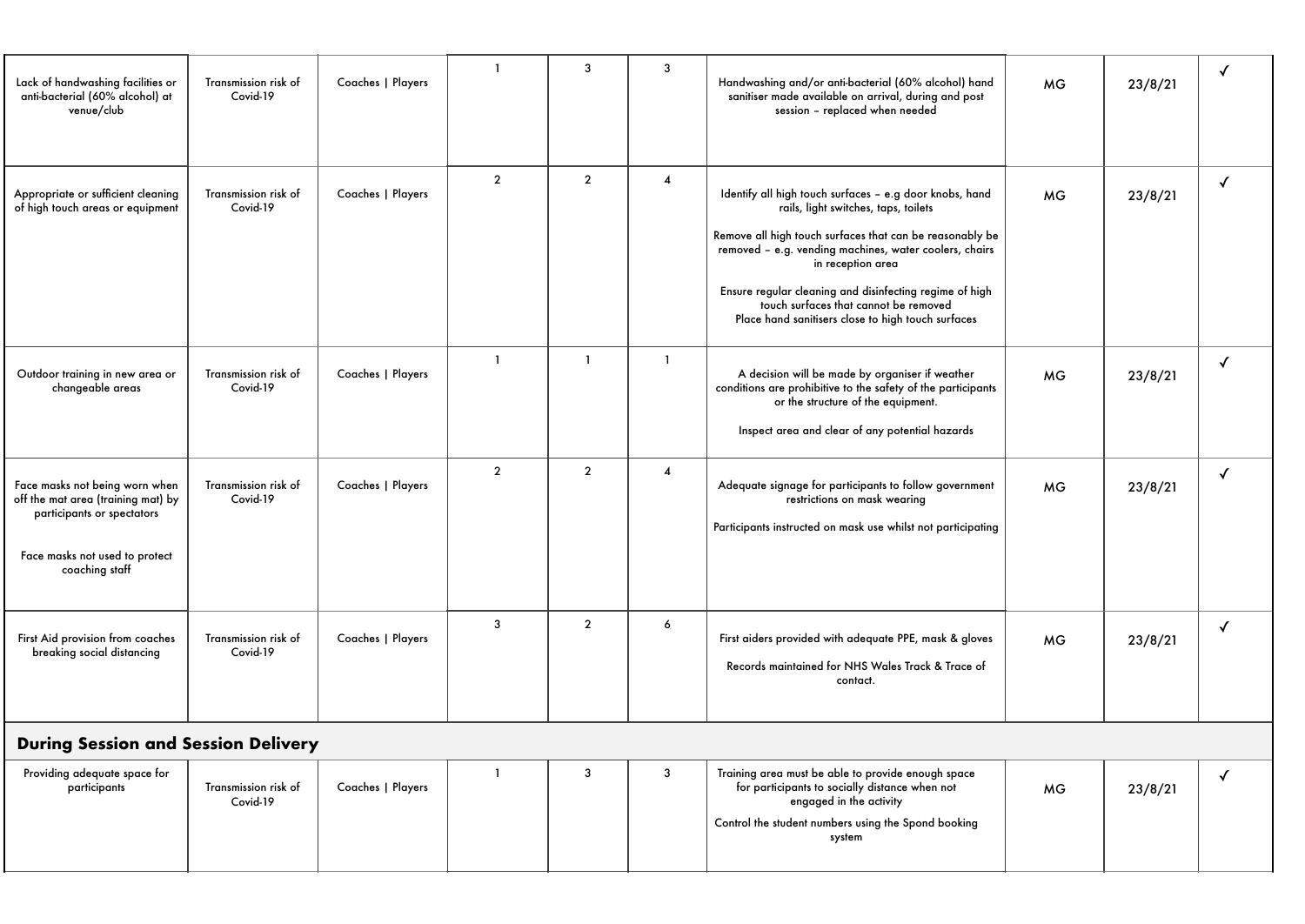| Parents & Spectators being close<br>to the field of play (or tatami)                                                   | Transmission risk of<br>Covid-19 | Coaches   Players  <br>Spectators | $\overline{1}$                   | $\mathbf{1}$   | $\mathbf{1}$     | No spectators in the dojo                                                                                                                                                                                                                                                                                                                                                                                                                                                                                                                                                                                                                                                                                                                                                                                      | <b>MG</b> | 23/8/21 | √            |
|------------------------------------------------------------------------------------------------------------------------|----------------------------------|-----------------------------------|----------------------------------|----------------|------------------|----------------------------------------------------------------------------------------------------------------------------------------------------------------------------------------------------------------------------------------------------------------------------------------------------------------------------------------------------------------------------------------------------------------------------------------------------------------------------------------------------------------------------------------------------------------------------------------------------------------------------------------------------------------------------------------------------------------------------------------------------------------------------------------------------------------|-----------|---------|--------------|
| Contamination of personal<br>belongings, Judo suit, training<br>equipment etc.<br>Contamination of judo tatami<br>mat. | Transmission risk of<br>Covid-19 | Coaches   Players                 | $\overline{2}$<br>$\overline{2}$ | 3<br>3         | $\epsilon$<br>6  | Clothing, footwear, training bags, water bottles<br>(labelled), training equipment etc. must be<br>cleaned following government guidelines as<br>necessary, before during and after session-<br>encourage individuals to bring own and Avoid<br>sharing of equipment - dependent of phase of<br>return<br>Avoid bringing unnecessary belongings to the<br>venue/practice area<br>Clearly marked designated areas for personal<br>belongings<br>Participants to take own tissues to session for<br>wiping sweat, blood etc.                                                                                                                                                                                                                                                                                     | <b>MG</b> | 23/8/21 | $\checkmark$ |
| Transmission of virus through<br>session equipment                                                                     | Transmission risk of<br>Covid-19 | Coaches   Players                 | $\overline{2}$                   | $\overline{2}$ | $\overline{4}$   | Ensure that mats/tatami (if used) are laid by<br>designated staff/volunteers who are aware of safe<br>manual handling, kinetic lifting techniques and who<br>wear recommended PPE, disposed of in a provided<br>pedal bin.<br>Ensure mats/tatami (if used) are thoroughly cleaned<br>prior to starting the session with Government<br>recommended products, allowing for enough time for<br>the mats to completely dry<br>Carry out an inspection to ensure the mats/tatami (if<br>used) are completely dry and there an no gaps or<br>signs of damage.<br>Ensure that all other equipment used (e.g. uchikomi<br>bands, cones etc.) are thoroughly cleaned prior to<br>starting the coached session with Government<br>recommended products, allowing for enough time for<br>the equipment to completely dry. | MG        | 23/8/21 | $\checkmark$ |
| Coaches need to demonstrate<br>techniques using another person<br>to throw, hold someone down etc.                     | Transmission risk of<br>Covid-19 | Coaches   Players                 | $\overline{2}$                   | $\overline{2}$ | $\boldsymbol{4}$ | Coach to consider the use of visual aids to<br>demonstrate where necessary - e.g. video<br>Coach to consider wearing mask during demo                                                                                                                                                                                                                                                                                                                                                                                                                                                                                                                                                                                                                                                                          | <b>MG</b> | 23/8/21 | $\checkmark$ |